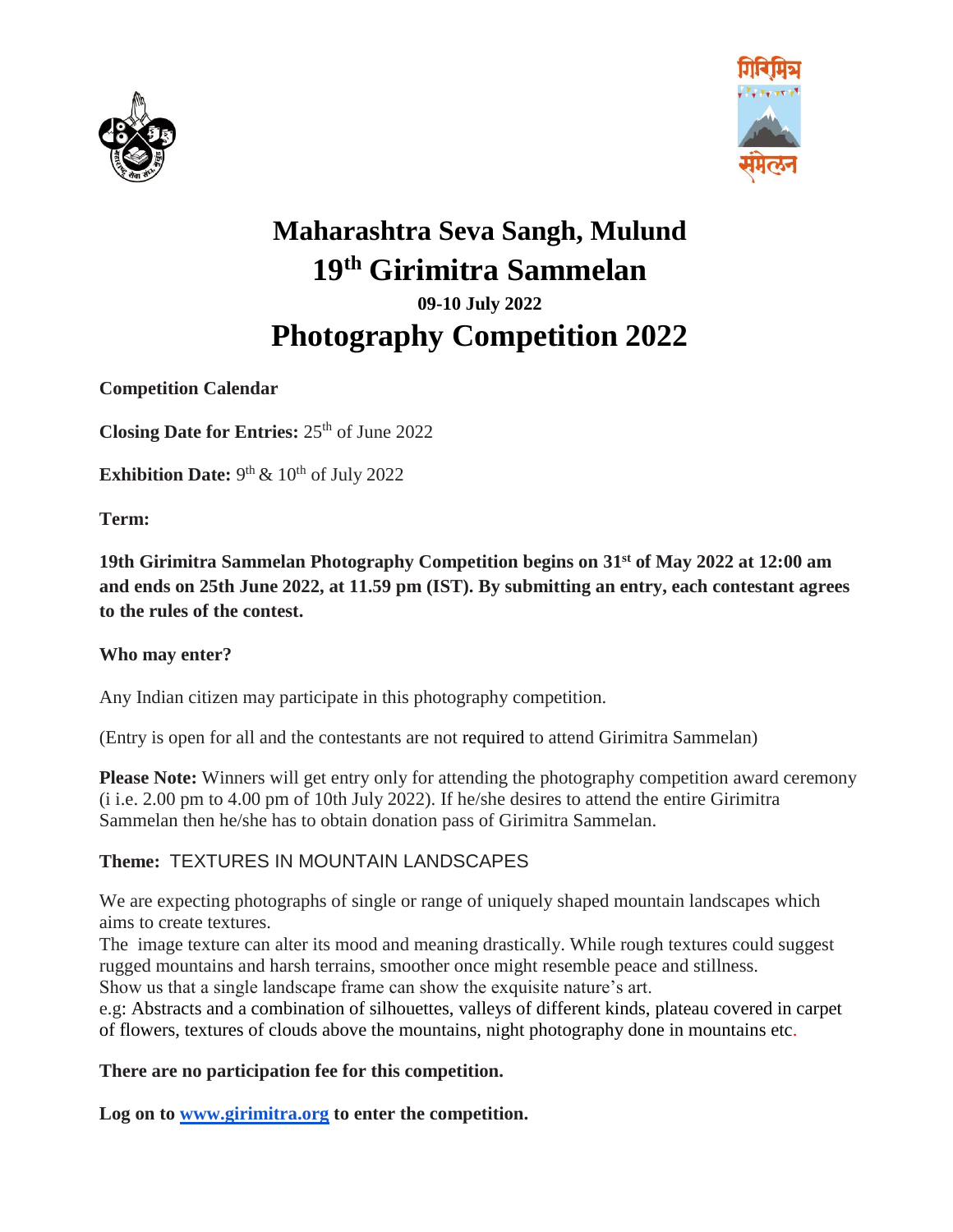



1. HDR, panorama images are accepted.

2. Maximum of 5 entries can be submitted by each participant.

3. Only digital entries will be accepted. Prints and slides are ineligible.

4. All the images should be numbered and the specific caption should be filled in the entry form against the number. Please do not give any captions on images.

5. All the entries sent for this competition must be original work of the entrants. He / She should keep ready RAW image / Exif data etc. if asked by Judges.

6. Minor editing like Cropping, Setting levels, Sharpening, Saturation, Colour Correction etc. are acceptable. Digitally manipulated (Created, Stamping, Cloning etc.) images are not eligible for this exhibition.

7. High-quality scans of non-digital photographs are acceptable. Scanned Photographs must be in a .jpeg or.jpg format

8. Girimitra Sammelan reserves the right to reproduce / use accepted entries for Catalogue Printing, Press Publicity, Web & Social Media Publicity etc.

9. Submission of entries implies acceptance of rules of the competition. Judges' decision will be final and binding.

10. Girimitra Sammelan reserves the right, at its sole discretion, to disqualify and / or remove any Entry that does not comply with the competition rules.

11. In no event will the Organizers or event representatives be responsible or liable for any damages or losses of any kind, including direct, indirect, incidental or consequential damages arising out of any contestant's access to and use of the website or because of virus.

12. Once uploaded a photo is classed as an entry and cannot be replaced by another shot. However, you have until the closing date / time of this competition to ensure that your photo meets criteria.

13. Girimitra Sammelan will not be responsible for failure of receipt, loss or damage of any photographs entered in the competition due to technical or virus issues.

14. The photograph must not contain obscene, provocative, defamatory, sexually explicit, or otherwise objectionable or inappropriate content.

15. Each entry must not infringe upon the copyrights, trademarks, contract rights, or any other intellectual property rights of any third person or entity, or violate any person's rights of privacy or publicity.

16. Photographs must be only from within the Indian Subcontinent. Images taken outside this limit are not allowed.

17. Every entry should be absolutely clear of copyright norms, without any claims. Entrant will be solely responsible if any such copyright / infringement issues are raised.